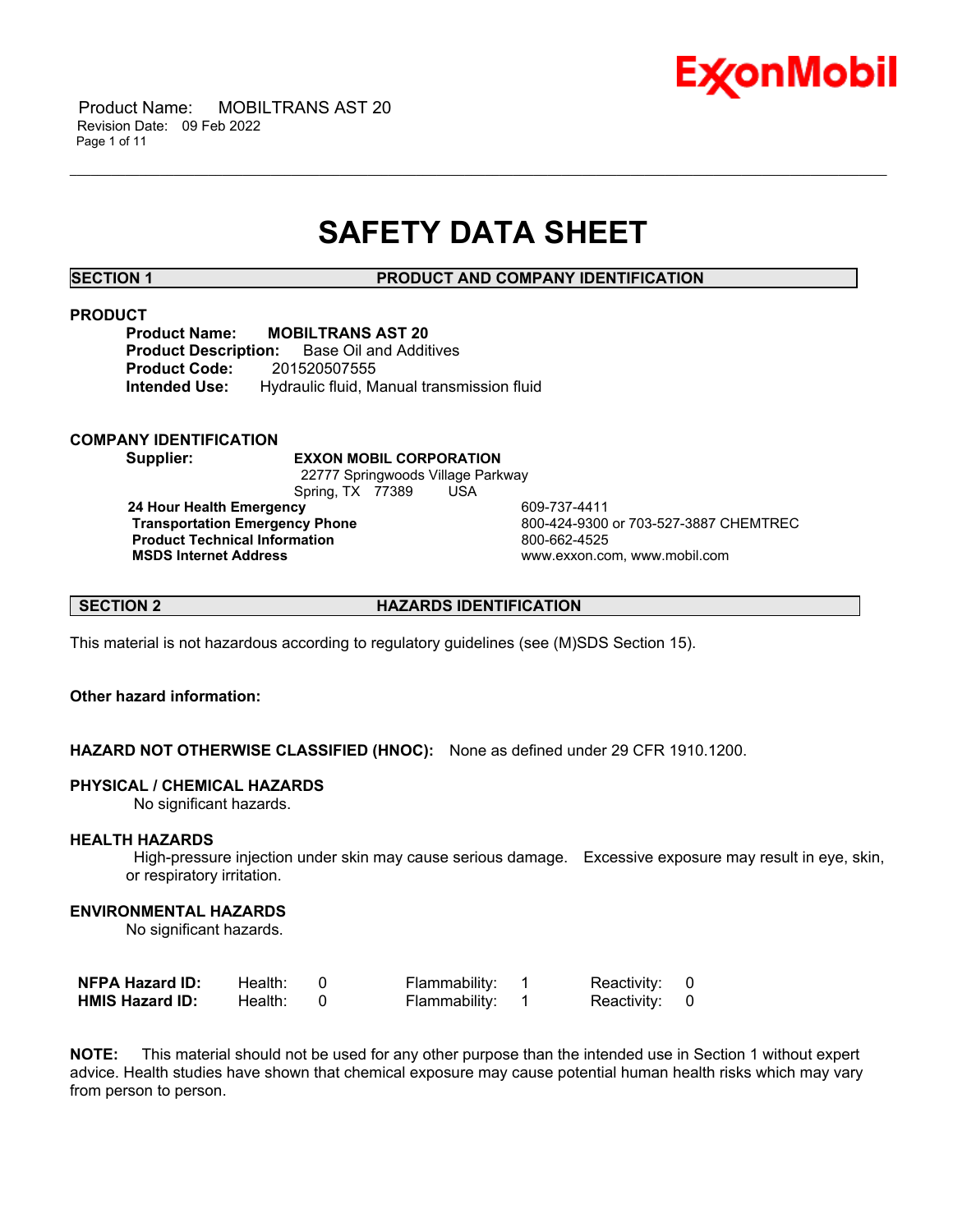

 Product Name: MOBILTRANS AST 20 Revision Date: 09 Feb 2022 Page 2 of 11

# **SECTION 3 COMPOSITION / INFORMATION ON INGREDIENTS**

This material is defined as a mixture.

# **Hazardous Substance(s) or Complex Substance(s) required for disclosure**

| <b>Name</b>                                                          | CAS#       |                | <b>GHS Hazard Codes</b> |
|----------------------------------------------------------------------|------------|----------------|-------------------------|
|                                                                      |            | Concentration* |                         |
| BENZENE, POLYPROPENE DERIVS., SULFONATED,<br><b>ICALCIUM SALTS</b>   | 75975-85-8 | $0.1 - 5.1\%$  | H <sub>3</sub> 17       |
| HYDROTREATED LIGHT PARAFFINIC DISTILLATES,<br><b>IPETROLEUM</b>      | 64742-55-8 | $40 - 50\%$    | H304                    |
| LUBRICATING OILS (PETROLEUM), HYDROTREATED<br>INEUTRAL OIL-BASED     | 72623-86-0 | $1 - 5\%$      | H304                    |
| <b>ISEVERELY HYDROTREATED HEAVY PARAFFINIC</b><br><b>IDISTILLATE</b> | 64742-54-7 | $30 - 40\%$    | H304                    |
| WHITE MINERAL OIL (PETROLEUM)                                        | 8042-47-5  | $- < 5\%$      | H304                    |
| <b>ZINC ALKARYLDITHIOPHOSPHATE</b>                                   | 11059-65-7 | $- < 2.5\%$    | H402, H412              |

\_\_\_\_\_\_\_\_\_\_\_\_\_\_\_\_\_\_\_\_\_\_\_\_\_\_\_\_\_\_\_\_\_\_\_\_\_\_\_\_\_\_\_\_\_\_\_\_\_\_\_\_\_\_\_\_\_\_\_\_\_\_\_\_\_\_\_\_\_\_\_\_\_\_\_\_\_\_\_\_\_\_\_\_\_\_\_\_\_\_\_\_\_\_\_\_\_\_\_\_\_\_\_\_\_\_\_\_\_\_\_\_\_\_\_\_\_\_

\* All concentrations are percent by weight unless material is a gas. Gas concentrations are in percent by volume.

As per paragraph (i) of 29 CFR 1910.1200, formulation is considered a trade secret and specific chemical identity and exact percentage (concentration) of composition may have been withheld. Specific chemical identity and exact percentage composition will be provided to health professionals, employees, or designated representatives in accordance with applicable provisions of paragraph (i).

# **SECTION 4 FIRST AID MEASURES**

# **INHALATION**

Remove from further exposure. For those providing assistance, avoid exposure to yourself or others. Use adequate respiratory protection. If respiratory irritation, dizziness, nausea, or unconsciousness occurs, seek immediate medical assistance. If breathing has stopped, assist ventilation with a mechanical device or use mouth-to-mouth resuscitation.

# **SKIN CONTACT**

Wash contact areas with soap and water. If product is injected into or under the skin, or into any part of the body, regardless of the appearance of the wound or its size, the individual should be evaluated immediately by a physician as a surgical emergency. Even though initial symptoms from high pressure injection may be minimal or absent, early surgical treatment within the first few hours may significantly reduce the ultimate extent of injury.

# **EYE CONTACT**

Flush thoroughly with water. If irritation occurs, get medical assistance.

#### **INGESTION**

First aid is normally not required. Seek medical attention if discomfort occurs.

### **SECTION 5 FIRE FIGHTING MEASURES**

# **EXTINGUISHING MEDIA**

**Appropriate Extinguishing Media:** Use water fog, foam, dry chemical or carbon dioxide (CO2) to extinguish flames.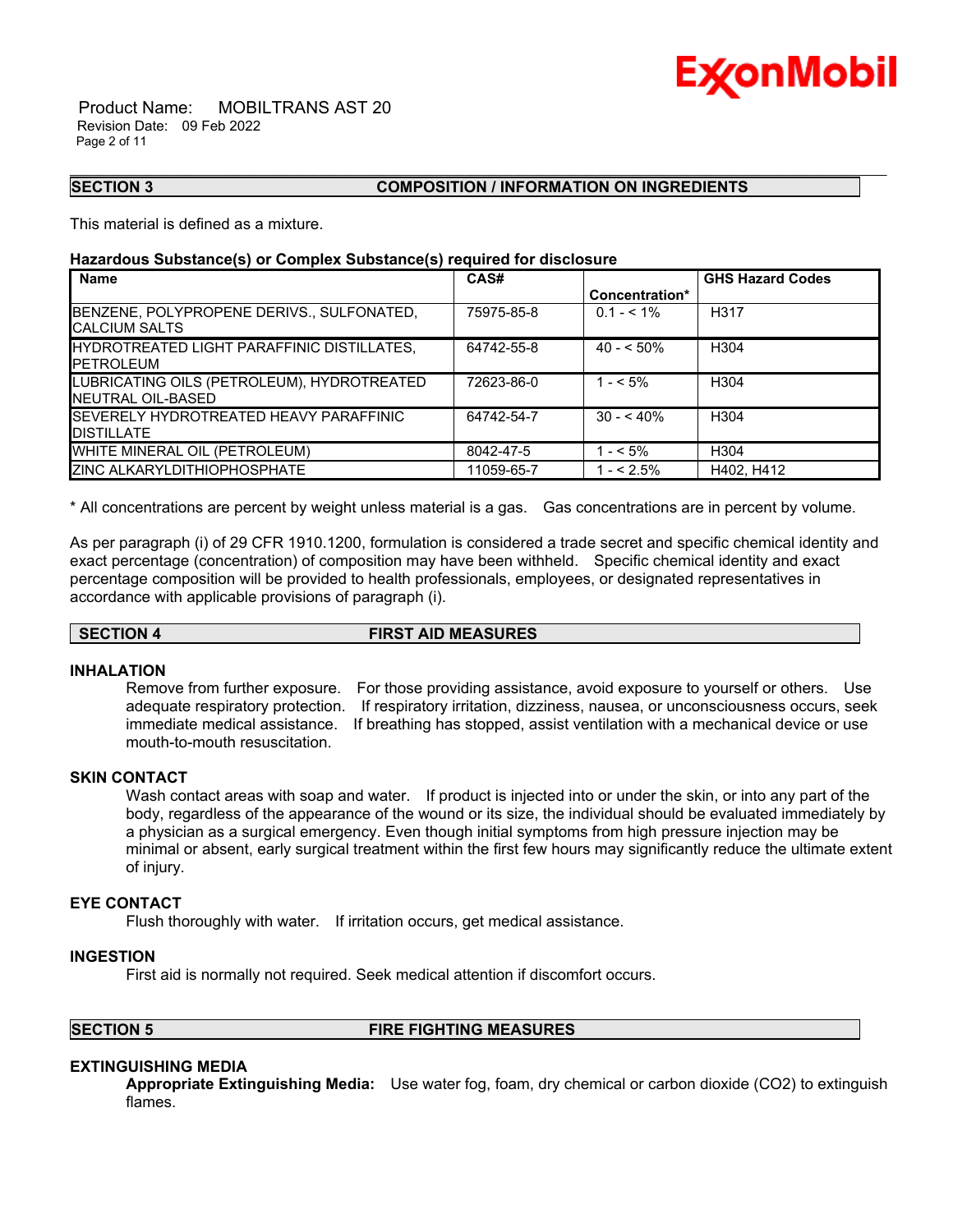

### **Inappropriate Extinguishing Media:** Straight Streams of Water

# **FIRE FIGHTING**

**Fire Fighting Instructions:** Evacuate area. Prevent runoff from fire control or dilution from entering streams, sewers, or drinking water supply. Firefighters should use standard protective equipment and in enclosed spaces, self-contained breathing apparatus (SCBA). Use water spray to cool fire exposed surfaces and to protect personnel.

\_\_\_\_\_\_\_\_\_\_\_\_\_\_\_\_\_\_\_\_\_\_\_\_\_\_\_\_\_\_\_\_\_\_\_\_\_\_\_\_\_\_\_\_\_\_\_\_\_\_\_\_\_\_\_\_\_\_\_\_\_\_\_\_\_\_\_\_\_\_\_\_\_\_\_\_\_\_\_\_\_\_\_\_\_\_\_\_\_\_\_\_\_\_\_\_\_\_\_\_\_\_\_\_\_\_\_\_\_\_\_\_\_\_\_\_\_\_

**Unusual Fire Hazards:** Pressurized mists may form a flammable mixture.

**Hazardous Combustion Products:** Aldehydes, Incomplete combustion products, Oxides of carbon, Smoke, Fume, Sulfur oxides

#### **FLAMMABILITY PROPERTIES**

**Flash Point [Method]:** >160°C (320°F) [ASTM D-92] **Flammable Limits (Approximate volume % in air):** LEL: 0.9 UEL: 7.0 **Autoignition Temperature:** N/D

#### **SECTION 6 ACCIDENTAL RELEASE MEASURES**

#### **NOTIFICATION PROCEDURES**

In the event of a spill or accidental release, notify relevant authorities in accordance with all applicable regulations. US regulations require reporting releases of this material to the environment which exceed the applicable reportable quantity or oil spills which could reach any waterway including intermittent dry creeks. The National Response Center can be reached at (800)424-8802.

# **PROTECTIVE MEASURES**

Avoid contact with spilled material. See Section 5 for fire fighting information. See the Hazard Identification Section for Significant Hazards. See Section 4 for First Aid Advice. See Section 8 for advice on the minimum requirements for personal protective equipment. Additional protective measures may be necessary, depending on the specific circumstances and/or the expert judgment of the emergency responders.

For emergency responders: Respiratory protection: respiratory protection will be necessary only in special cases, e.g., formation of mists. Half-face or full-face respirator with filter(s) for dust/organic vapor or Self Contained Breathing Apparatus (SCBA) can be used depending on the size of spill and potential level of exposure. If the exposure cannot be completely characterized or an oxygen deficient atmosphere is possible or anticipated, SCBA is recommended. Work gloves that are resistant to hydrocarbons are recommended. Gloves made of polyvinyl acetate (PVA) are not water-resistant and are not suitable for emergency use. Chemical goggles are recommended if splashes or contact with eyes is possible. Small spills: normal antistatic work clothes are usually adequate. Large spills: full body suit of chemical resistant, antistatic material is recommended.

# **SPILL MANAGEMENT**

**Land Spill:** Stop leak if you can do it without risk. Recover by pumping or with suitable absorbent.

**Water Spill:** Stop leak if you can do it without risk. Confine the spill immediately with booms. Warn other shipping. Remove from the surface by skimming or with suitable absorbents. Seek the advice of a specialist before using dispersants.

Water spill and land spill recommendations are based on the most likely spill scenario for this material;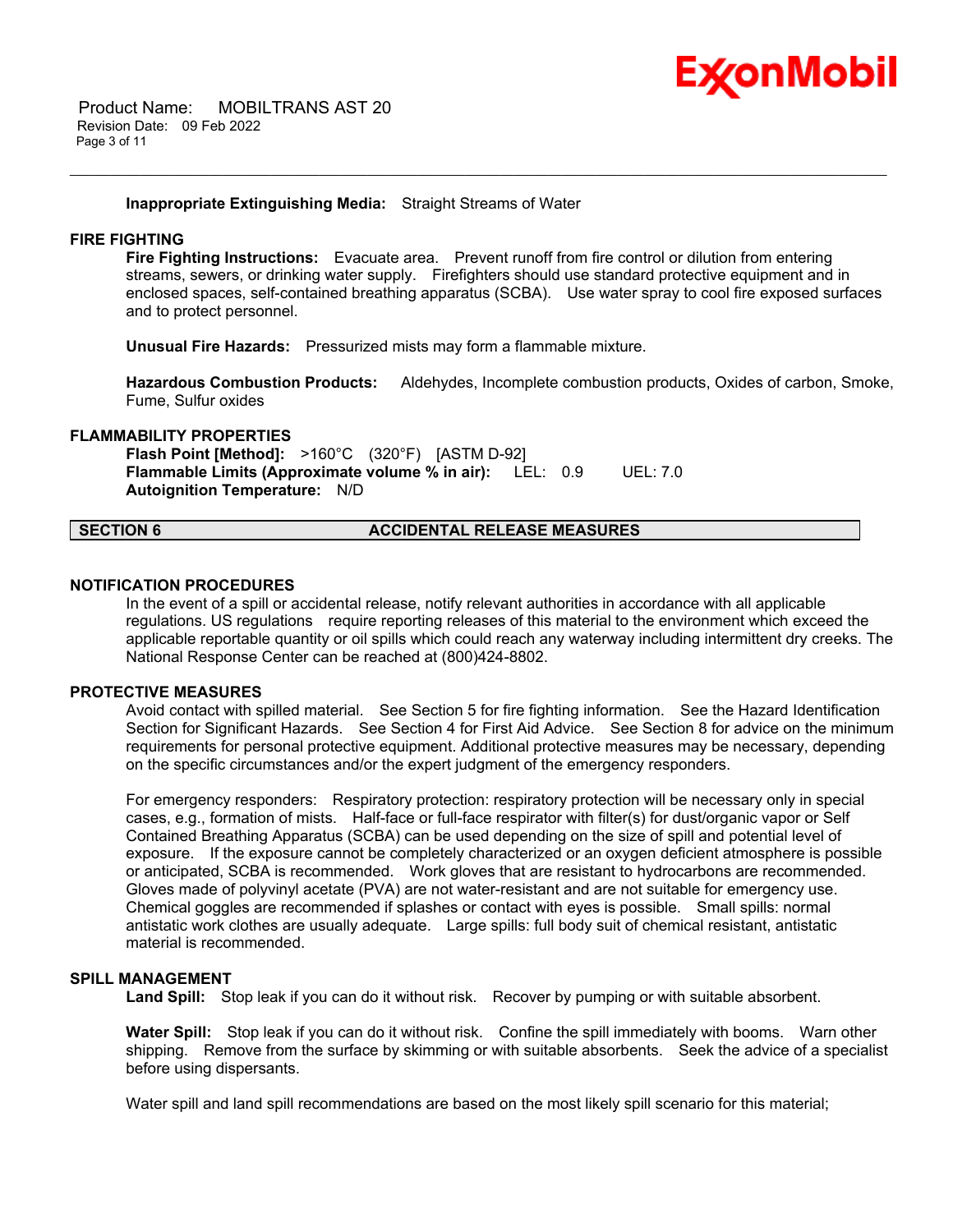

 Product Name: MOBILTRANS AST 20 Revision Date: 09 Feb 2022 Page 4 of 11

> however, geographic conditions, wind, temperature, (and in the case of a water spill) wave and current direction and speed may greatly influence the appropriate action to be taken. For this reason, local experts should be consulted. Note: Local regulations may prescribe or limit action to be taken.

#### **ENVIRONMENTAL PRECAUTIONS**

Large Spills: Dike far ahead of liquid spill for later recovery and disposal. Prevent entry into waterways, sewers, basements or confined areas.

\_\_\_\_\_\_\_\_\_\_\_\_\_\_\_\_\_\_\_\_\_\_\_\_\_\_\_\_\_\_\_\_\_\_\_\_\_\_\_\_\_\_\_\_\_\_\_\_\_\_\_\_\_\_\_\_\_\_\_\_\_\_\_\_\_\_\_\_\_\_\_\_\_\_\_\_\_\_\_\_\_\_\_\_\_\_\_\_\_\_\_\_\_\_\_\_\_\_\_\_\_\_\_\_\_\_\_\_\_\_\_\_\_\_\_\_\_\_

# **SECTION 7 HANDLING AND STORAGE**

# **HANDLING**

Prevent small spills and leakage to avoid slip hazard. Material can accumulate static charges which may cause an electrical spark (ignition source). When the material is handled in bulk, an electrical spark could ignite any flammable vapors from liquids or residues that may be present (e.g., during switch-loading operations). Use proper bonding and/or ground procedures. However, bonding and grounds may not eliminate the hazard from static accumulation. Consult local applicable standards for guidance. Additional references include American Petroleum Institute 2003 (Protection Against Ignitions Arising out of Static, Lightning and Stray Currents) or National Fire Protection Agency 77 (Recommended Practice on Static Electricity) or CENELEC CLC/TR 50404 (Electrostatics - Code of practice for the avoidance of hazards due to static electricity).

**Static Accumulator:** This material is a static accumulator.

### **STORAGE**

The type of container used to store the material may affect static accumulation and dissipation. Do not store in open or unlabelled containers. Keep away from incompatible materials.

# **SECTION 8 EXPOSURE CONTROLS / PERSONAL PROTECTION**

#### **EXPOSURE LIMIT VALUES**

**Exposure limits/standards (Note: Exposure limits are not additive)**

| <b>Substance Name</b>                                                      | Form                   | <b>Limit / Standard</b> |                  | <b>NOTE</b> | <b>Source</b>      |
|----------------------------------------------------------------------------|------------------------|-------------------------|------------------|-------------|--------------------|
| <b>HYDROTREATED LIGHT</b><br>PARAFFINIC DISTILLATES,<br><b>PETROLEUM</b>   | Mist.                  | <b>TWA</b>              | $5$ mg/m $3$     | N/A         | OSHA <sub>Z1</sub> |
| <b>HYDROTREATED LIGHT</b><br>PARAFFINIC DISTILLATES,<br>PETROLEUM          | Inhalable<br>fraction. | <b>TWA</b>              | $5 \text{ mg/m}$ | N/A         | <b>ACGIH</b>       |
| LUBRICATING OILS (PETROLEUM),<br>HYDROTREATED NEUTRAL OIL-<br><b>BASED</b> | Inhalable<br>fraction. | <b>TWA</b>              | $5 \text{ mg/m}$ | N/A         | <b>ACGIH</b>       |
| SEVERELY HYDROTREATED HEAVY<br><b>PARAFFINIC DISTILLATE</b>                | Mist.                  | <b>TWA</b>              | $5 \text{ mg/m}$ | N/A         | OSHA <sub>Z1</sub> |
| SEVERELY HYDROTREATED HEAVY<br><b>PARAFFINIC DISTILLATE</b>                | Inhalable<br>fraction. | <b>TWA</b>              | $5 \text{ mg/m}$ | N/A         | <b>ACGIH</b>       |
| WHITE MINERAL OIL (PETROLEUM)                                              | Mist.                  | <b>TWA</b>              | $5 \text{ mg/m}$ | N/A         | OSHA <sub>Z1</sub> |
| WHITE MINERAL OIL (PETROLEUM)                                              | Inhalable<br>fraction. | <b>TWA</b>              | $5 \text{ mg/m}$ | N/A         | <b>ACGIH</b>       |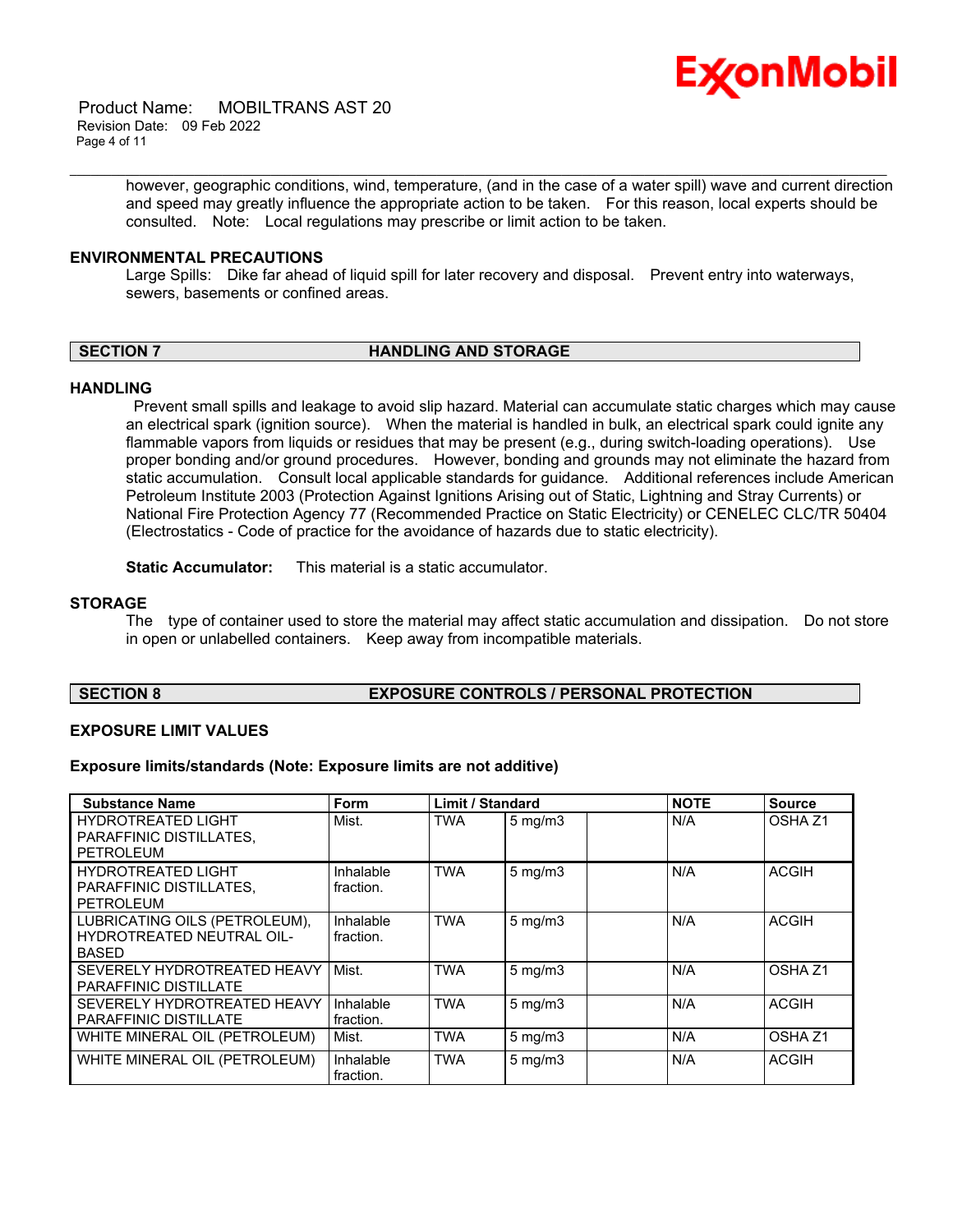

 Product Name: MOBILTRANS AST 20 Revision Date: 09 Feb 2022 Page 5 of 11

\_\_\_\_\_\_\_\_\_\_\_\_\_\_\_\_\_\_\_\_\_\_\_\_\_\_\_\_\_\_\_\_\_\_\_\_\_\_\_\_\_\_\_\_\_\_\_\_\_\_\_\_\_\_\_\_\_\_\_\_\_\_\_\_\_\_\_\_\_\_\_\_\_\_\_\_\_\_\_\_\_\_\_\_\_\_\_\_\_\_\_\_\_\_\_\_\_\_\_\_\_\_\_\_\_\_\_\_\_\_\_\_\_\_\_\_\_\_ **Exposure limits/standards for materials that can be formed when handling this product:** When mists/aerosols can occur the following are recommended:  $5 \text{ mg/m}^3$  - ACGIH TLV (inhalable fraction),  $5 \text{ mg/m}^3$  - OSHA PEL.

NOTE: Limits/standards shown for guidance only. Follow applicable regulations.

No biological limits allocated.

# **ENGINEERING CONTROLS**

The level of protection and types of controls necessary will vary depending upon potential exposure conditions. Control measures to consider:

Adequate ventilation should be provided so that exposure limits are not exceeded.

# **PERSONAL PROTECTION**

Personal protective equipment selections vary based on potential exposure conditions such as applications, handling practices, concentration and ventilation. Information on the selection of protective equipment for use with this material, as provided below, is based upon intended, normal usage.

**Respiratory Protection:** If engineering controls do not maintain airborne contaminant concentrations at a level which is adequate to protect worker health, an approved respirator may be appropriate. Respirator selection, use, and maintenance must be in accordance with regulatory requirements, if applicable. Types of respirators to be considered for this material include:

No special requirements under ordinary conditions of use and with adequate ventilation.

For high airborne concentrations, use an approved supplied-air respirator, operated in positive pressure mode. Supplied air respirators with an escape bottle may be appropriate when oxygen levels are inadequate, gas/vapor warning properties are poor, or if air purifying filter capacity/rating may be exceeded.

**Hand Protection:** Any specific glove information provided is based on published literature and glove manufacturer data. Glove suitability and breakthrough time will differ depending on the specific use conditions. Contact the glove manufacturer for specific advice on glove selection and breakthrough times for your use conditions. Inspect and replace worn or damaged gloves. The types of gloves to be considered for this material include:

No protection is ordinarily required under normal conditions of use.

**Eye Protection:** If contact is likely, safety glasses with side shields are recommended.

**Skin and Body Protection:** Any specific clothing information provided is based on published literature or manufacturer data. The types of clothing to be considered for this material include: No protection is ordinarily required under normal conditions of use.

**Specific Hygiene Measures:** Always observe good personal hygiene measures, such as washing after handling the material and before eating, drinking, and/or smoking. Routinely wash work clothing and protective equipment to remove contaminants. Discard contaminated clothing and footwear that cannot be cleaned. Practice good housekeeping.

# **ENVIRONMENTAL CONTROLS**

Comply with applicable environmental regulations limiting discharge to air, water and soil. Protect the environment by applying appropriate control measures to prevent or limit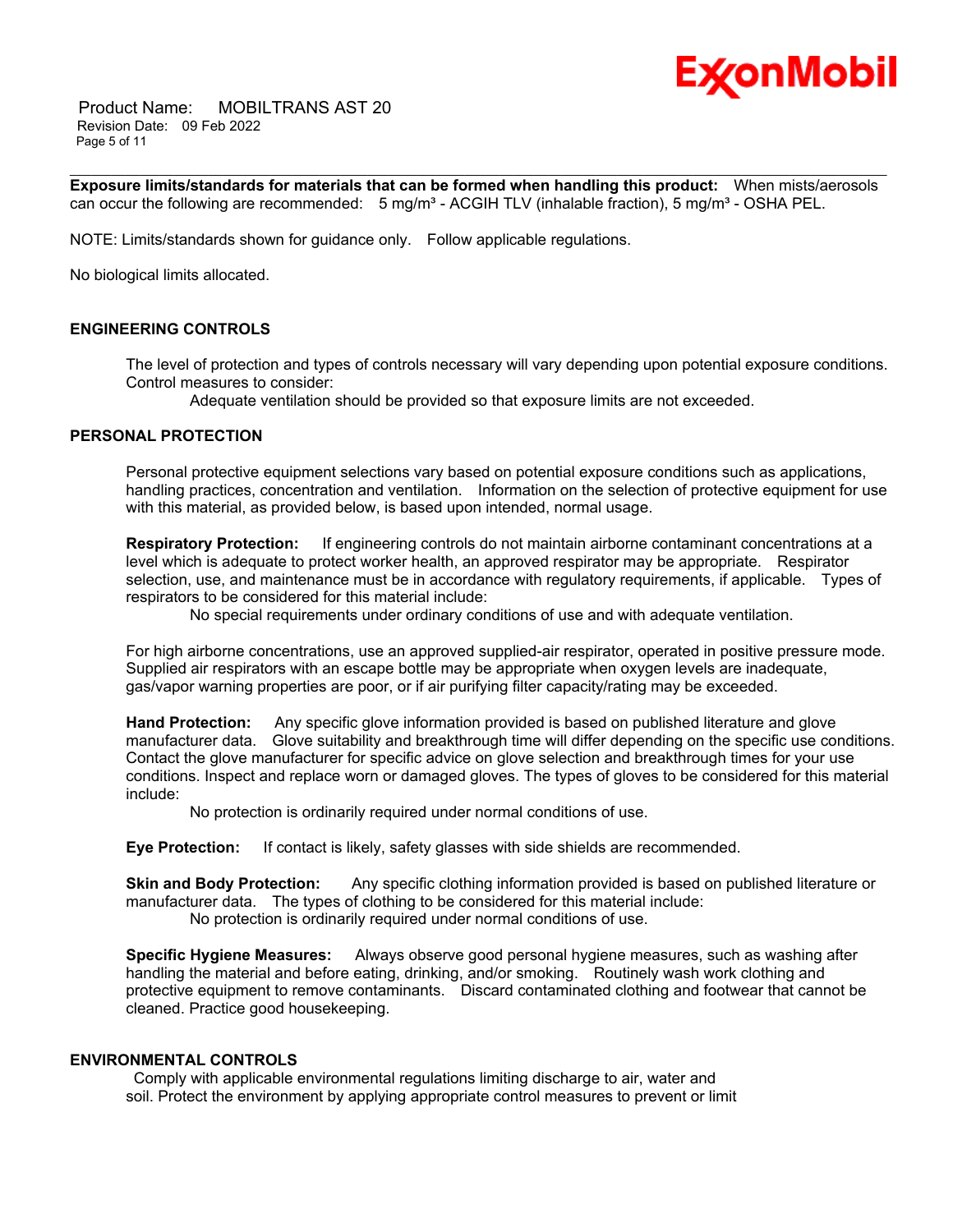

 Product Name: MOBILTRANS AST 20 Revision Date: 09 Feb 2022 Page 6 of 11

emissions.

# **SECTION 9 PHYSICAL AND CHEMICAL PROPERTIES**

**Note: Physical and chemical properties are provided for safety, health and environmental considerations only and may not fully represent product specifications. Contact the Supplier for additional information.**

\_\_\_\_\_\_\_\_\_\_\_\_\_\_\_\_\_\_\_\_\_\_\_\_\_\_\_\_\_\_\_\_\_\_\_\_\_\_\_\_\_\_\_\_\_\_\_\_\_\_\_\_\_\_\_\_\_\_\_\_\_\_\_\_\_\_\_\_\_\_\_\_\_\_\_\_\_\_\_\_\_\_\_\_\_\_\_\_\_\_\_\_\_\_\_\_\_\_\_\_\_\_\_\_\_\_\_\_\_\_\_\_\_\_\_\_\_\_

#### **GENERAL INFORMATION**

**Physical State:** Liquid **Color:** Amber **Odor:** Characteristic **Odor Threshold:** N/D

# **IMPORTANT HEALTH, SAFETY, AND ENVIRONMENTAL INFORMATION**

**Relative Density (at 15.6 °C):** 0.855 [ASTM D4052] **Flammability (Solid, Gas):** N/A **Flash Point [Method]:** >160°C (320°F) [ASTM D-92] **Flammable Limits (Approximate volume % in air):** LEL: 0.9 UEL: 7.0 **Autoignition Temperature:** N/D **Boiling Point / Range:** > 316°C (601°F) **Decomposition Temperature:** N/D **Vapor Density (Air = 1):** > 2 at 101 kPa **Vapor Pressure:** < 0.013 kPa (0.1 mm Hg) at 20 °C **Evaporation Rate (n-butyl acetate = 1):** N/D **pH:** N/A **Log Pow (n-Octanol/Water Partition Coefficient):** > 3.5 **Solubility in Water:** Negligible **Viscosity:** 30.7 cSt (30.7 mm2/sec) at 40 °C | 7.5 cSt (7.5 mm2/sec) at 100°C [ASTM D 445] **Oxidizing Properties:** See Hazards Identification Section.

#### **OTHER INFORMATION**

**Freezing Point:** N/D **Melting Point:** N/A **Pour Point:** -45°C (-49°F) [ASTM D97] **DMSO Extract (mineral oil only), IP-346:** < 3 %wt

# **SECTION 10 STABILITY AND REACTIVITY**

**REACTIVITY:** See sub-sections below.

**STABILITY:** Material is stable under normal conditions.

**CONDITIONS TO AVOID:** Excessive heat. High energy sources of ignition.

**MATERIALS TO AVOID:** Strong oxidizers

**HAZARDOUS DECOMPOSITION PRODUCTS:** Material does not decompose at ambient temperatures.

**POSSIBILITY OF HAZARDOUS REACTIONS:** Hazardous polymerization will not occur.

#### **SECTION 11 TOXICOLOGICAL INFORMATION**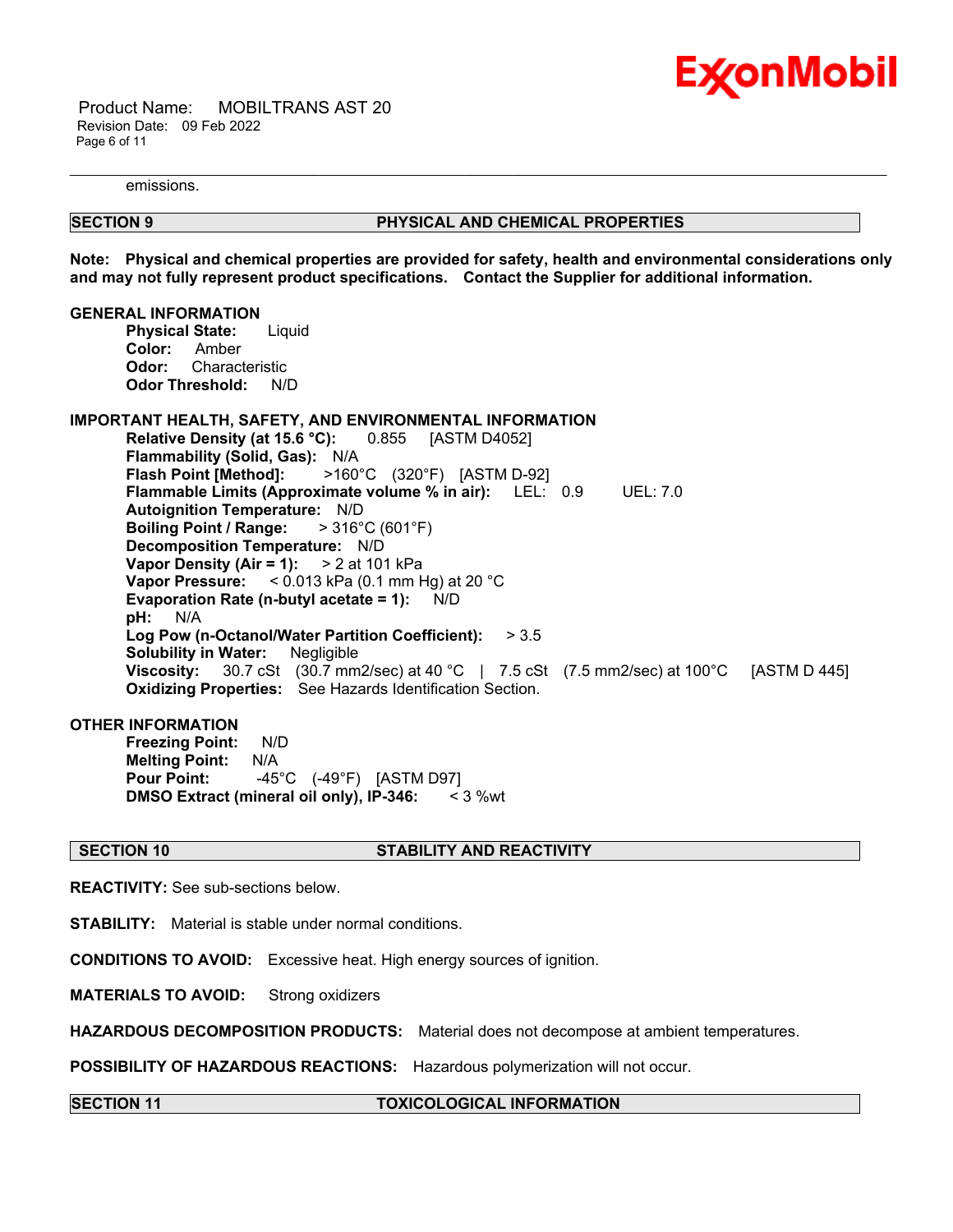

# **INFORMATION ON TOXICOLOGICAL EFFECTS**

| <b>Hazard Class</b>                                               | <b>Conclusion / Remarks</b>                                                                                       |
|-------------------------------------------------------------------|-------------------------------------------------------------------------------------------------------------------|
| <b>Inhalation</b>                                                 |                                                                                                                   |
| Acute Toxicity: No end point data for<br>material.                | Minimally Toxic. Based on assessment of the components.                                                           |
| Irritation: No end point data for material.                       | Negligible hazard at ambient/normal handling temperatures.                                                        |
| Ingestion                                                         |                                                                                                                   |
| Acute Toxicity: No end point data for<br>material.                | Minimally Toxic. Based on assessment of the components.                                                           |
| <b>Skin</b>                                                       |                                                                                                                   |
| Acute Toxicity: No end point data for<br>material.                | Minimally Toxic. Based on assessment of the components.                                                           |
| Skin Corrosion/Irritation: No end point data<br>for material.     | Negligible irritation to skin at ambient temperatures. Based on<br>assessment of the components.                  |
| <b>Eye</b>                                                        |                                                                                                                   |
| Serious Eye Damage/Irritation: No end point<br>data for material. | May cause mild, short-lasting discomfort to eyes. Based on<br>assessment of the components                        |
| <b>Sensitization</b>                                              |                                                                                                                   |
| Respiratory Sensitization: No end point data<br>for material.     | Not expected to be a respiratory sensitizer.                                                                      |
| Skin Sensitization: No end point data for<br>material.            | Not expected to be a skin sensitizer. Based on assessment of the<br>components.                                   |
| Aspiration: Data available.                                       | Not expected to be an aspiration hazard. Based on physico-<br>chemical properties of the material.                |
| Germ Cell Mutagenicity: No end point data<br>for material.        | Not expected to be a germ cell mutagen. Based on assessment of<br>the components.                                 |
| Carcinogenicity: No end point data for<br>material.               | Not expected to cause cancer. Based on assessment of the<br>components.                                           |
| Reproductive Toxicity: No end point data<br>for material.         | Not expected to be a reproductive toxicant. Based on assessment<br>of the components.                             |
| Lactation: No end point data for material.                        | Not expected to cause harm to breast-fed children.                                                                |
| <b>Specific Target Organ Toxicity (STOT)</b>                      |                                                                                                                   |
| Single Exposure: No end point data for<br>material.               | Not expected to cause organ damage from a single exposure.                                                        |
| Repeated Exposure: No end point data for<br>material.             | Not expected to cause organ damage from prolonged or repeated<br>exposure. Based on assessment of the components. |

\_\_\_\_\_\_\_\_\_\_\_\_\_\_\_\_\_\_\_\_\_\_\_\_\_\_\_\_\_\_\_\_\_\_\_\_\_\_\_\_\_\_\_\_\_\_\_\_\_\_\_\_\_\_\_\_\_\_\_\_\_\_\_\_\_\_\_\_\_\_\_\_\_\_\_\_\_\_\_\_\_\_\_\_\_\_\_\_\_\_\_\_\_\_\_\_\_\_\_\_\_\_\_\_\_\_\_\_\_\_\_\_\_\_\_\_\_\_

# **OTHER INFORMATION**

#### **For the product itself:**

Component concentrations in this formulation would not be expected to cause skin sensitization, based on tests of the components, this formulation, or similar formulations.

# **Contains:**

Base oil severely refined: Not carcinogenic in animal studies. Representative material passes IP-346, Modified Ames test, and/or other screening tests. Dermal and inhalation studies showed minimal effects; lung non-specific infiltration of immune cells, oil deposition and minimal granuloma formation. Not sensitizing in test animals.

# **The following ingredients are cited on the lists below:** None.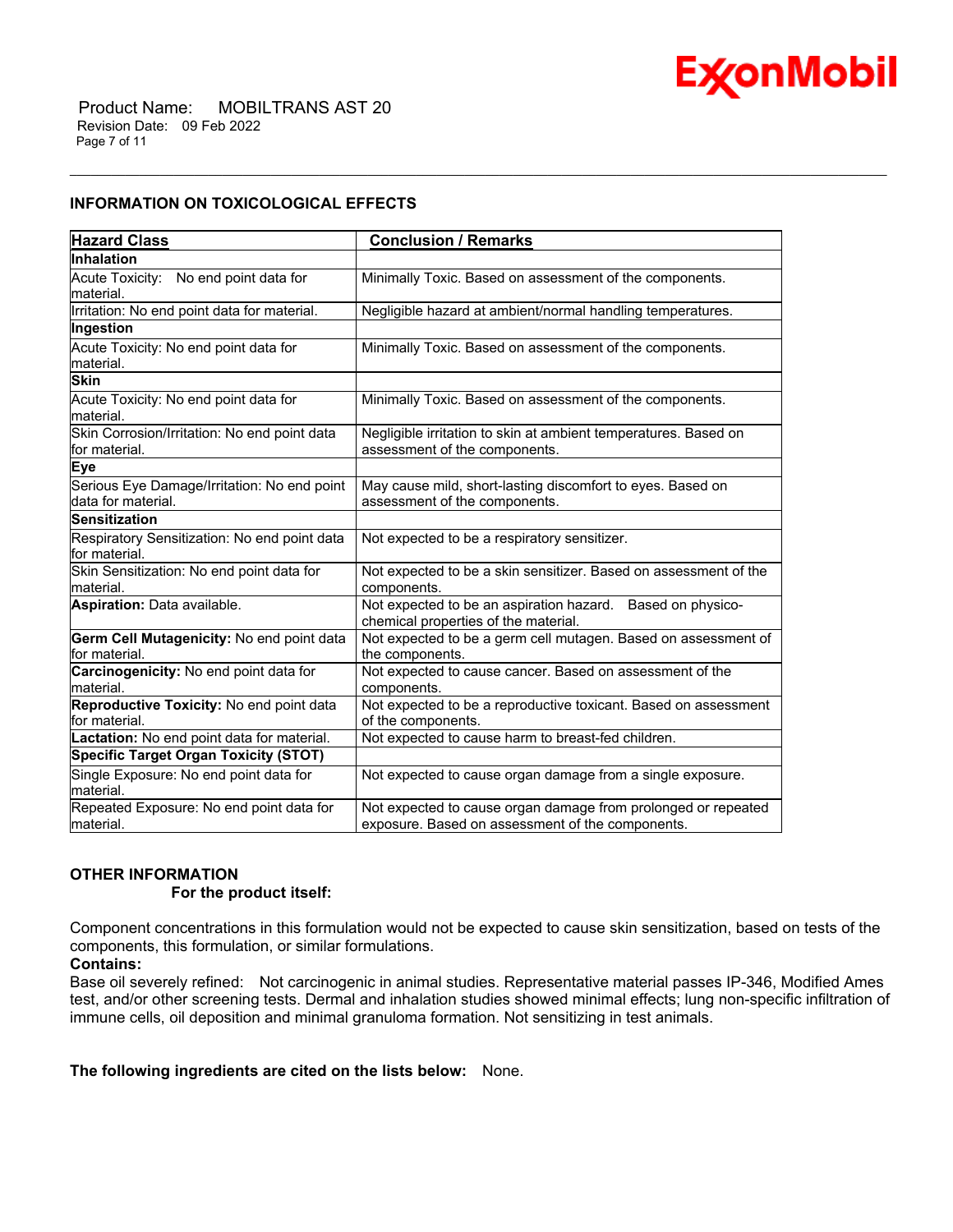

 Product Name: MOBILTRANS AST 20 Revision Date: 09 Feb 2022 Page 8 of 11

|                | --REGULATORY LISTS SEARCHED-- |                 |  |
|----------------|-------------------------------|-----------------|--|
| $1 =$ NTP CARC | $3 = IARC 1$                  | $5 = IARC 2B$   |  |
| 2 = NTP SUS    | $4 = IARC 2A$                 | $6 = OSHA CARC$ |  |

# **SECTION 12 ECOLOGICAL INFORMATION**

The information given is based on data for the material, components of the material, or for similar materials, through the application of bridging principals.

# **ECOTOXICITY**

Material -- Not expected to be harmful to aquatic organisms.

#### **MOBILITY**

 Base oil component -- Low solubility and floats and is expected to migrate from water to the land. Expected to partition to sediment and wastewater solids.

#### **PERSISTENCE AND DEGRADABILITY**

**Biodegradation:**

Base oil component -- Expected to be inherently biodegradable

# **BIOACCUMULATION POTENTIAL**

 Base oil component -- Has the potential to bioaccumulate, however metabolism or physical properties may reduce the bioconcentration or limit bioavailability.

# **SECTION 13 DISPOSAL CONSIDERATIONS**

Disposal recommendations based on material as supplied. Disposal must be in accordance with current applicable laws and regulations, and material characteristics at time of disposal.

#### **DISPOSAL RECOMMENDATIONS**

Product is suitable for burning in an enclosed controlled burner for fuel value or disposal by supervised incineration at very high temperatures to prevent formation of undesirable combustion products. Protect the environment. Dispose of used oil at designated sites. Minimize skin contact. Do not mix used oils with solvents, brake fluids or coolants.

# **REGULATORY DISPOSAL INFORMATION**

RCRA Information: Disposal of unused product may be subject to RCRA regulations (40 CFR 261). Disposal of the used product may also be regulated due to ignitability, corrosivity, reactivity or toxicity as determined by the Toxicity Characteristic Leaching Procedure (TCLP). Potential RCRA characteristics: TCLP (BENZENE)

**Empty Container Warning** Empty Container Warning (where applicable): Empty containers may contain residue and can be dangerous. Do not attempt to refill or clean containers without proper instructions. Empty drums should be completely drained and safely stored until appropriately reconditioned or disposed. Empty containers should be taken for recycling, recovery, or disposal through suitably qualified or licensed contractor and in accordance with governmental regulations. DO NOT PRESSURISE, CUT, WELD, BRAZE, SOLDER, DRILL, GRIND, OR EXPOSE SUCH CONTAINERS TO HEAT, FLAME, SPARKS, STATIC ELECTRICITY, OR OTHER SOURCES OF IGNITION. THEY MAY EXPLODE AND CAUSE INJURY OR DEATH.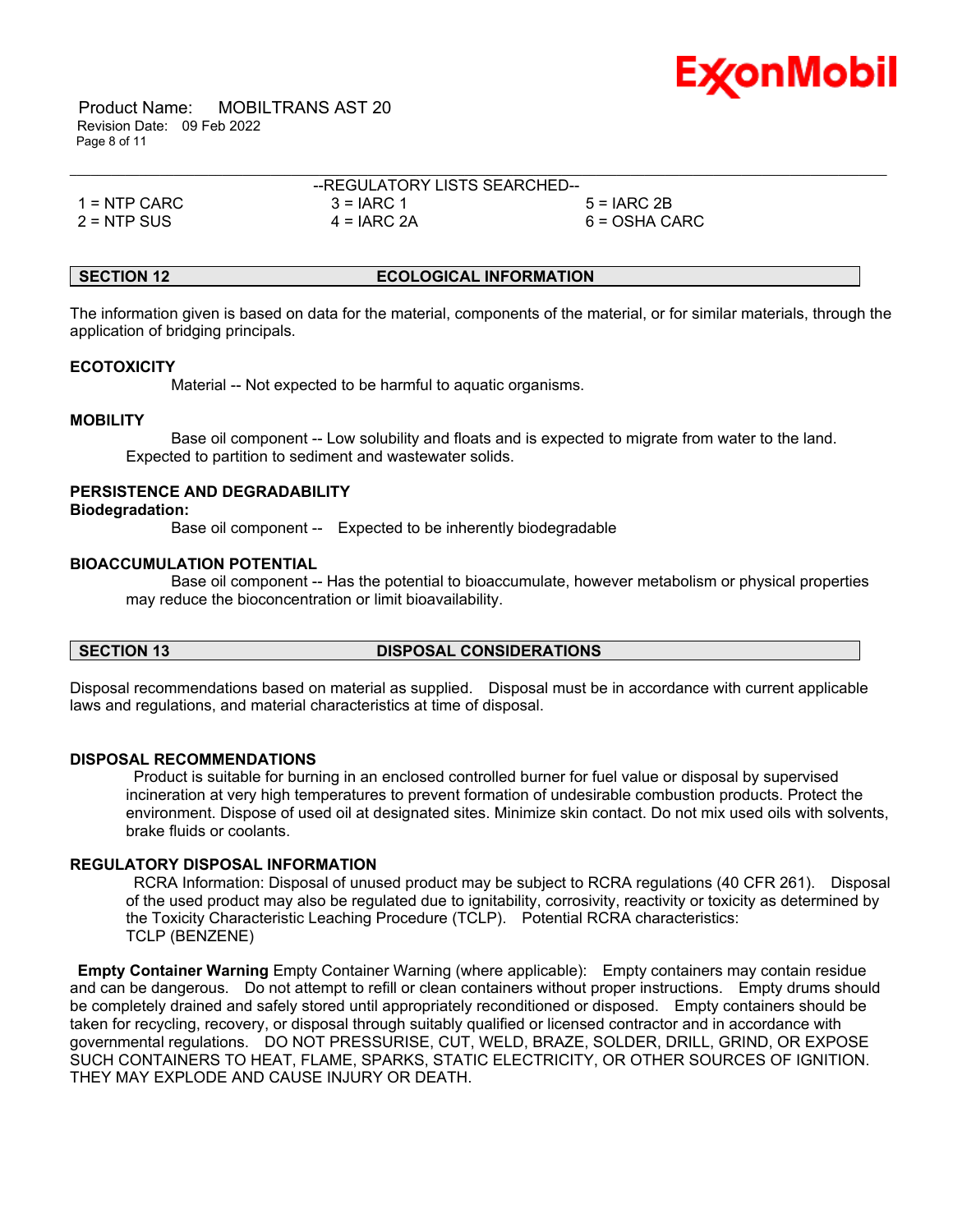

 Product Name: MOBILTRANS AST 20 Revision Date: 09 Feb 2022 Page 9 of 11

#### \_\_\_\_\_\_\_\_\_\_\_\_\_\_\_\_\_\_\_\_\_\_\_\_\_\_\_\_\_\_\_\_\_\_\_\_\_\_\_\_\_\_\_\_\_\_\_\_\_\_\_\_\_\_\_\_\_\_\_\_\_\_\_\_\_\_\_\_\_\_\_\_\_\_\_\_\_\_\_\_\_\_\_\_\_\_\_\_\_\_\_\_\_\_\_\_\_\_\_\_\_\_\_\_\_\_\_\_\_\_\_\_\_\_\_\_\_\_ **SECTION 14 TRANSPORT INFORMATION**

- **LAND (DOT):** Not Regulated for Land Transport
- **LAND (TDG):** Not Regulated for Land Transport
- **SEA (IMDG):** Not Regulated for Sea Transport according to IMDG-Code

**Marine Pollutant:** No

**AIR (IATA):** Not Regulated for Air Transport

# **SECTION 15 REGULATORY INFORMATION**

**OSHA HAZARD COMMUNICATION STANDARD:** This material is not considered hazardous in accordance with OSHA HazCom 2012, 29 CFR 1910.1200.

**Listed or exempt from listing/notification on the following chemical inventories:** AIIC, DSL, ENCS, ISHL, KECI, PICCS, TCSI, TSCA

 **Special Cases:**

| Inventorv<br>----- | ີ*atus                       |
|--------------------|------------------------------|
| $\sim$<br>טכי '    | -<br>Apply<br>ïctions<br>- 1 |

**SARA 302:** No chemicals in this material are subject to the reporting requirements of SARA Title III, Section 302

#### **SARA (311/312) REPORTABLE GHS HAZARD CLASSES:** None.

### **SARA (313) TOXIC RELEASE INVENTORY:**

| <b>Chemical Name</b>          | <b>CAS Number</b> | <b>Typical Value</b> |
|-------------------------------|-------------------|----------------------|
| <b>ZINC</b>                   | 11059-65-7        | $- < 2.5\%$          |
| <b>ALKARYLDITHIOPHOSPHATE</b> |                   |                      |

#### **The following ingredients are cited on the lists below:**

| <b>Chemical Name</b>                                                              | <b>CAS Number</b> | <b>List Citations</b> |
|-----------------------------------------------------------------------------------|-------------------|-----------------------|
| <b>HYDROTREATED LIGHT</b><br><b>PARAFFINIC DISTILLATES,</b><br><b>IPETROLEUM</b>  | 64742-55-8        | 1, 4, 18              |
| <b>IHYDROTREATED LIGHT</b><br><b>PARAFFINIC DISTILLATES,</b><br><b>IPETROLEUM</b> | 64742-55-8        | 17.18                 |
| LUBRICATING OILS                                                                  | 72623-86-0        |                       |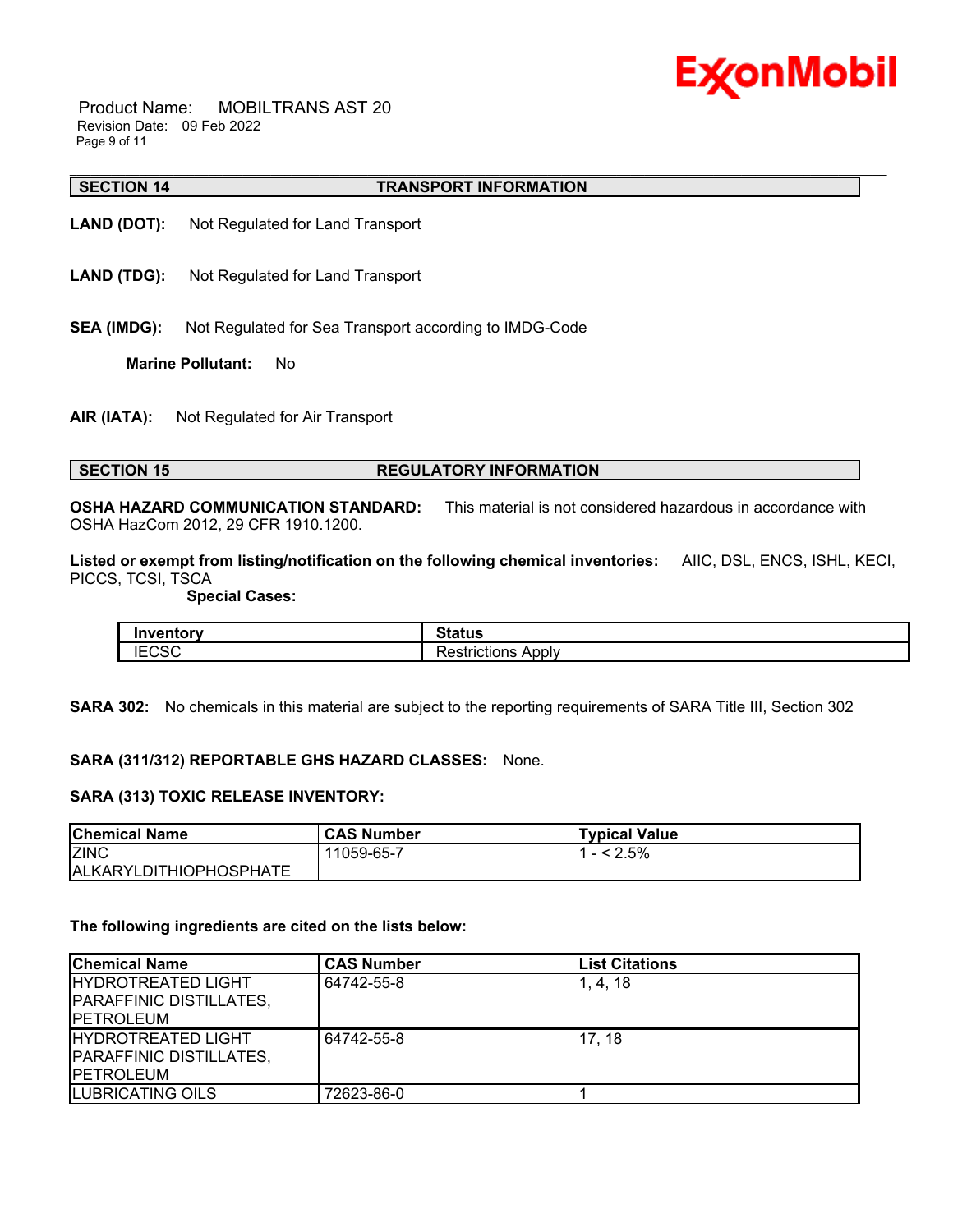

 Product Name: MOBILTRANS AST 20 Revision Date: 09 Feb 2022 Page 10 of 11

| (PETROLEUM),<br>HYDROTREATED NEUTRAL OIL-<br><b>BASED</b>                      |            |                    |
|--------------------------------------------------------------------------------|------------|--------------------|
| <b>ISEVERELY HYDROTREATED</b><br><b>HEAVY PARAFFINIC</b><br><b>IDISTILLATE</b> | 64742-54-7 | 1, 4, 17, 18, 19   |
| <b>WHITE MINERAL OIL</b><br>(PETROLEUM)                                        | 8042-47-5  | 1, 4               |
| <b>ZINC</b><br><b>ALKARYLDITHIOPHOSPHATE</b>                                   | 11059-65-7 | 13, 15, 17, 18, 19 |

### --REGULATORY LISTS SEARCHED--

| $1 = ACGIH ALL$ | $6 = TSCA$ 5a2     | $11 = CA$ P65 REPRO | 16 = MN RTK   |
|-----------------|--------------------|---------------------|---------------|
| $2 = ACGIH A1$  | $7 = TSCA5e$       | $12$ = CA RTK       | 17 = NJ RTK   |
| $3 = ACGH A2$   | $8 = TSCA6$        | $13 = IL$ RTK       | $18 = PA RTK$ |
| $4 = OSHA Z$    | $9 = TSCA 12b$     | $14 = I A RTK$      | 19 = RI RTK   |
| $5 = TSCA4$     | $10 = CA$ P65 CARC | $15 = M1293$        |               |

Code key: CARC=Carcinogen; REPRO=Reproductive

| SECTION 16 | <b>OTHER INFORMATION</b> |  |
|------------|--------------------------|--|
|            |                          |  |

 $N/D$  = Not determined,  $N/A$  = Not applicable

**KEY TO THE H-CODES CONTAINED IN SECTION 3 OF THIS DOCUMENT (for information only):**

H304: May be fatal if swallowed and enters airways; Aspiration, Cat 1

H317: May cause allergic skin reaction; Skin Sensitization, Cat 1

H402: Harmful to aquatic life; Acute Env Tox, Cat 3

H412: Harmful to aquatic life with long lasting effects; Chronic Env Tox, Cat 3

# **THIS SAFETY DATA SHEET CONTAINS THE FOLLOWING REVISIONS:**

Composition: Component Table information was modified. Section 08: Exposure Limits Table information was modified. Section 09: Pour Point C(F) information was modified. Section 09: Relative Density information was modified. Section 15: List Citations Table information was modified. -----------------------------------------------------------------------------------------------------------------------------------------------------

The information and recommendations contained herein are, to the best of ExxonMobil's knowledge and belief, accurate and reliable as of the date issued. You can contact ExxonMobil to insure that this document is the most current available from ExxonMobil. The information and recommendations are offered for the user's consideration and examination. It is the user's responsibility to satisfy itself that the product is suitable for the intended use. If buyer repackages this product, it is the user's responsibility to insure proper health, safety and other necessary information is included with and/or on the container. Appropriate warnings and safe-handling procedures should be provided to handlers and users. Alteration of this document is strictly prohibited. Except to the extent required by law, republication or retransmission of this document, in whole or in part, is not permitted. The term, "ExxonMobil" is used for convenience, and may include any one or more of ExxonMobil Chemical Company, Exxon Mobil Corporation, or any affiliates in which they directly or indirectly hold any interest.

-----------------------------------------------------------------------------------------------------------------------------------------------------